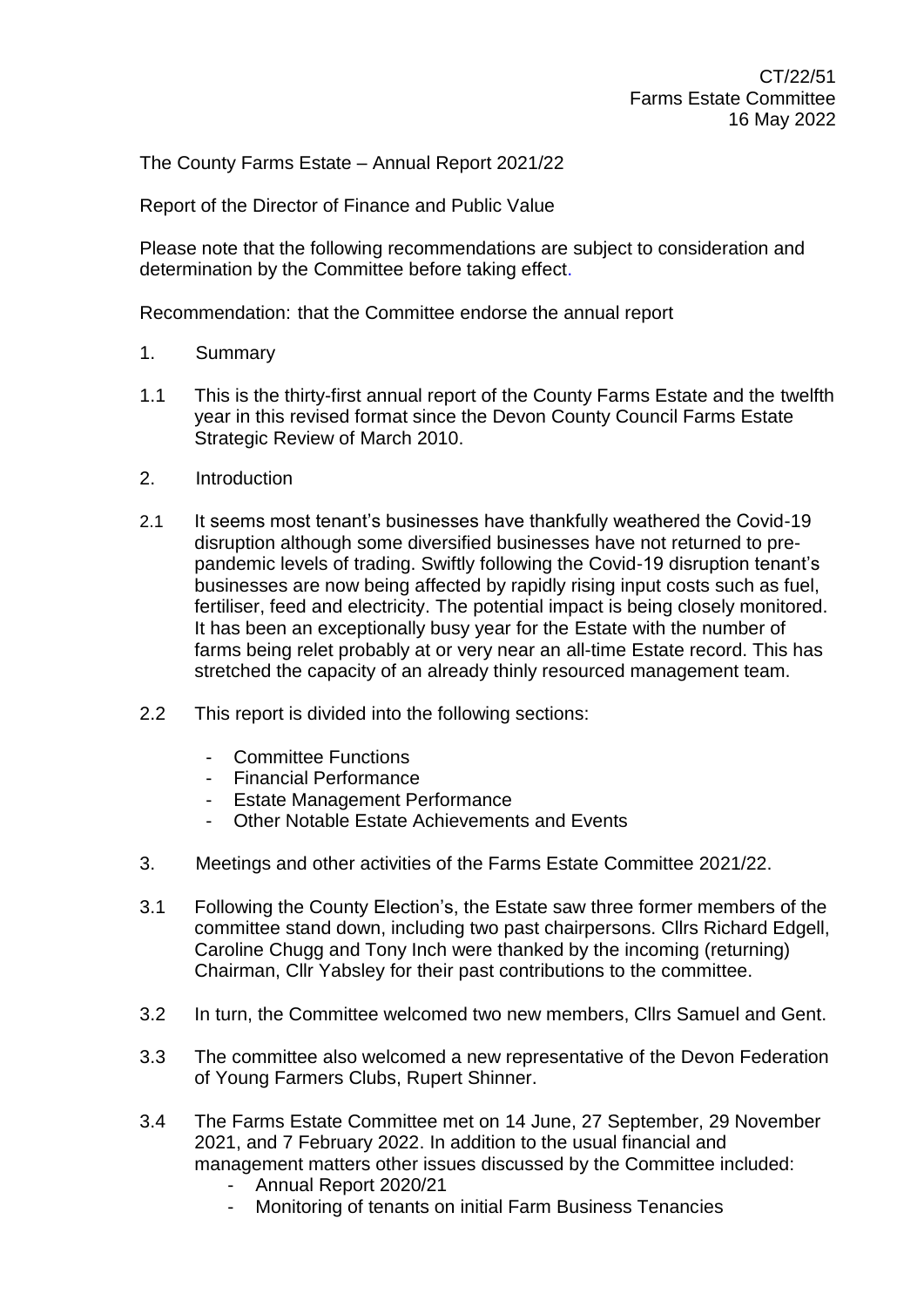- Requests for Landlord's consent for Tenant's Improvements
- The Veterans Farm Able Foundation
- Outstanding Debts
- 3.5 Interview panels met on five occasions to interview applicants for the tenancies of Great Stone Farm, South Molton; Higher Bradaford Farm, Virginstow; Southacott Farm, Mariansleigh; Higher Artiscombe Farm, Gulworthy; Topshayes Farm, Aylesbeare; Little Stone Farm, South Molton; Thorndon Farm, Broadwoodwidger; Ten Oaks Farm, Roborough; Perriton Barton Farm, Whimple; Coppa Dolla Farm, Denbury; and Nunford Farm, Colyton.
- 3.6 The Chairman, Vice Chairman and the Senior Land Agent also visited the Parish of Holsworthy to undertake a tenant's monitoring visit.
- 4 Finance
- 4.1 The financial performance of the Estate is again analysed in four areas, namely revenue income and expenditure, capital receipts and capital investment.
- 4.2 The Estate revenue budget outturn statement for the year ending 31 March 2022 is appended (Appendix A). Details of some of the key result areas for the three previous trading years have been included to offer some form of trend comparator analysis.
- 4.3 Revenue Income
- 4.3.1 Rental income from the Estate in 2021/22 was £1,190,887 compared with a target of £1,124,000.
- 4.3.2 Miscellaneous income totalled £34,450 compared with a target of £40,000.
- 4.3.3 Therefore total income secured was £1,225,337 against a target of £1,164,000.

| Revenue Income | 2018/19    | 2019/20    | 2020/21    | 2021/22    |
|----------------|------------|------------|------------|------------|
| Rental         | £1,075,411 | £1,148,703 | £1,084,719 | £1,190,887 |
| Miscellaneous  | £33,275    | £27,434    | £35,848    | £34,450    |
| Total          | £1,108,686 | £1,176,137 | £1,120,567 | £1,225,337 |

| Revenue<br><b>Income Analysis</b> | 2018/19    | 2019/20    | 2020/21    | 2021/22    |
|-----------------------------------|------------|------------|------------|------------|
| Actual                            | £1,108,686 | £1,176,137 | £1,120,567 | £1,225,337 |
| (a) Per Farm                      | £17,056    | £18,094    | £17,239    | £18,851    |
| (b) Per Hectare                   | £287       | £304       | £289       | £316       |
| (c) As a $%$ of                   | 99.5%      | 101%       | 96%        | 105%       |
| <b>Target</b>                     |            |            |            |            |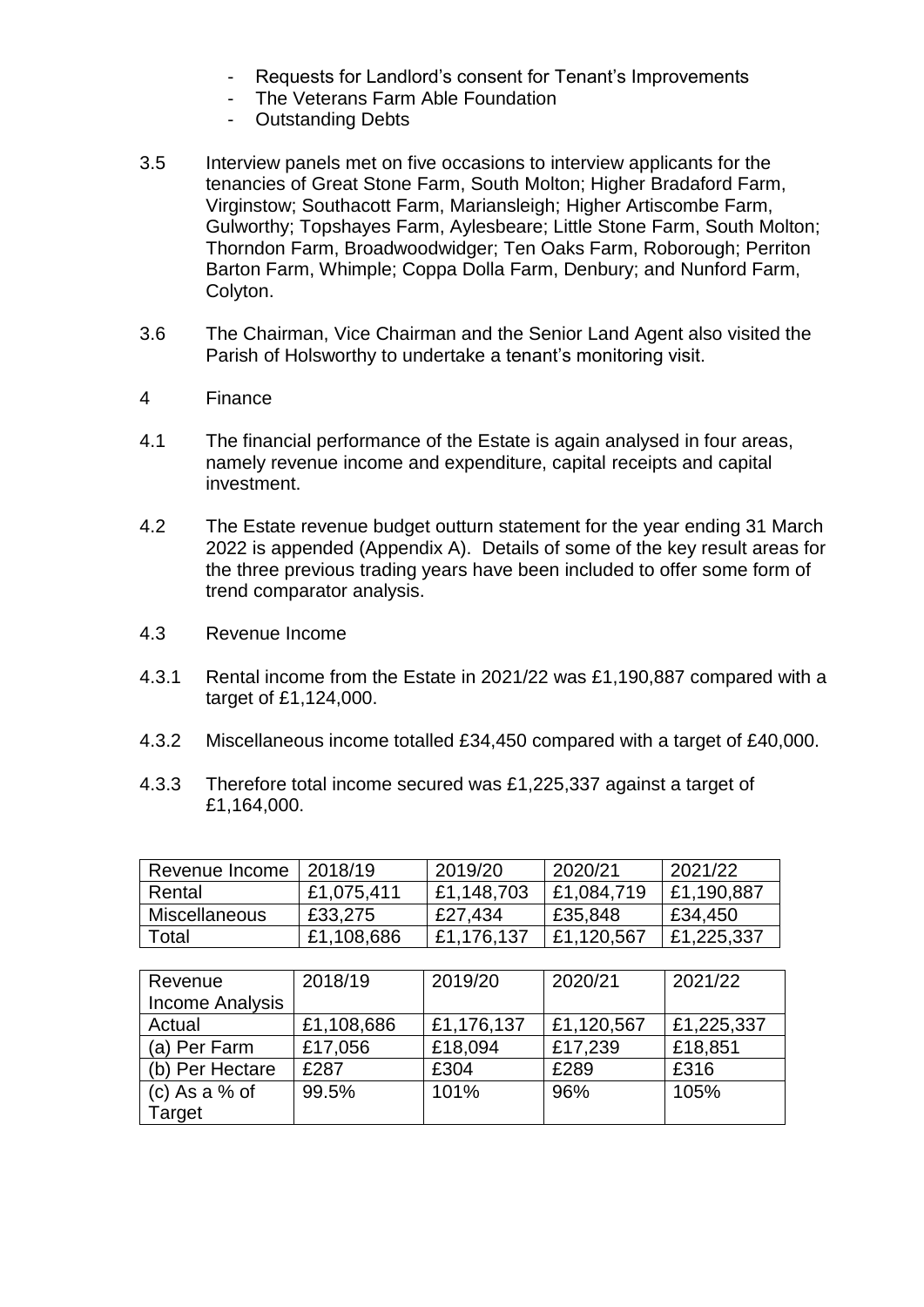#### 4.4 Revenue Expenditure

- 4.4.1 The target spend for 2021/22 on programme and unforeseen repairs and maintenance was £310,000 of which 68% (£210,000) was planned and 32% (£100,000) was unforeseen.
- 4.4.2 There was an overall actual spend of £296,888 on repair and maintenance of which 75% (£222,627) was planned maintenance and 25% (£74,261) was unforeseen and reactive work. It is noted that significant inflationary pressures within the construction industry continues to put immense strain on this budget and far less work is capable of being delivered year on year for the same budget provision. Some landlord's repair and maintenance liabilities are not therefore capable of being carried out.

| Expenditure | 2018/19  | 2019/20  | 2020/21  | 2021/22  |
|-------------|----------|----------|----------|----------|
| Programme   | £241,666 | £152,856 | £255,414 | £222.627 |
| Unforeseen  | £80,202  | £86,189  | £69,064  | £74.261  |
| Total       | £321,868 | £239,045 | £324,478 | £296,888 |
| Maintenance |          |          |          |          |

- 4.4.3 However, in addition to the above maintenance spend, £11,287 was spent on Landlord's health and safety improvements, removing and replacing asbestos and demolishing redundant buildings.
- 4.4.4 £3,500 was spent on drilling a borehole on a dairy farm to help a tenant reduce a significant overhead.
- 4.4.5 £211,062 was spent in total on professional fees relating to Estate Management; the procurement of repairs, maintenance, compliance management, service term contracts and other works; and on the inspection and security of empty properties.
- 4.4.6 £17,056 was spent on servicing plant and equipment on the Estate including private water supplies, boilers, electrical wiring systems, sewage treatment plants, radon pumps etc owned by the Landlord.
- 4.4.7 £5,216 was spent on roadside tree surgery works arising as a consequence of periodic surveys and other ground maintenance works.
- 4.4.8 £8,396 was spent on condition surveys to help inform planned maintenance programmes and to manage landlord's risks associated with the Defective Premises Act 1972 and Occupiers Liability Acts 1957 and 1984.
- 4.4.9 £174,306 was spent on compensating tenants for fixtures, fittings and improvements at end of tenancy.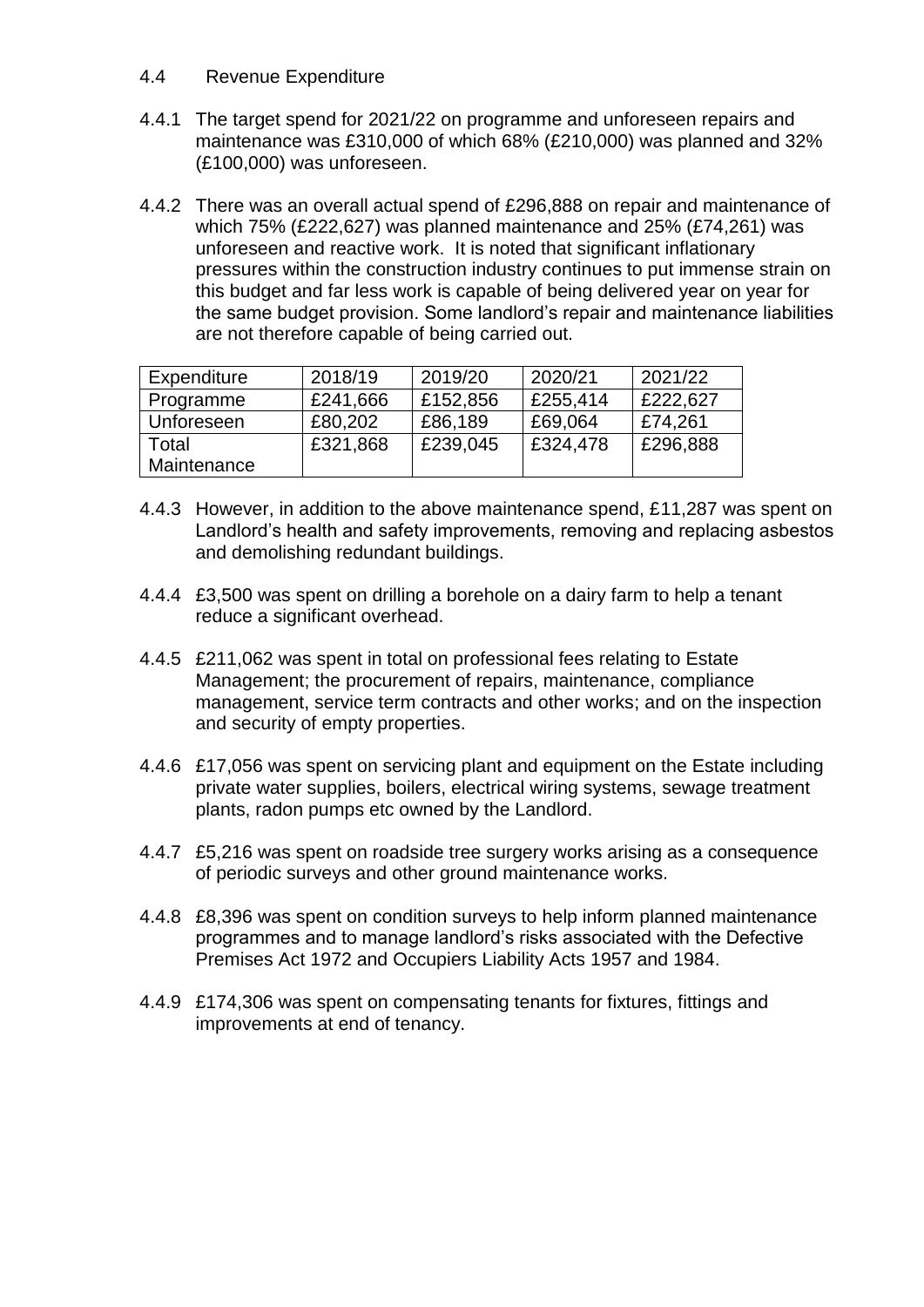## 4.5 Revenue Surplus

4.5.1 A revenue surplus of £465,998 was achieved compared with the target of £464,000.

| <b>Revenue Surplus</b> | 2018/19  | 2019/20  | 2020/21  | 2021/22  |  |
|------------------------|----------|----------|----------|----------|--|
| Target                 | £414,000 | £464,000 | £464,000 | £464,000 |  |
| Actual                 | £411.721 | £464,043 | £467,374 | £465,998 |  |
| As a % of Target       | 99.8%    | 100%     | 101%     | 101%     |  |

#### 4.6 Running Costs

4.6.1 Running costs for 2021/22 were £548,277 against a target of £470,000. The increase in in year spend principally related to an increase in the end of tenancy compensation liability.

| <b>Running Cost</b> | 2018/19 | 2019/20 | 2020/21 | 2021/22 |
|---------------------|---------|---------|---------|---------|
| (d) Per Farm        | £6,646  | £7,524  | £6,810  | £8,435  |
| (e) Per Hectare     | £112.00 | £126.62 | £114.28 | £141.59 |
| (f) As a $%$ of     | 39%     | 42%     | 39.5%   | 45%     |
| Income              |         |         |         |         |

## 4.7 Management Costs

4.7.1 Management costs for 2021/22 were £211,062 against a target of £230,000.

| <b>Management Cost</b> | 2018/19 | 2019/20 | 2020/21 | 2021/22 |
|------------------------|---------|---------|---------|---------|
| (g) Per Farm           | £4,062  | £3,432  | £3,239  | £3,247  |
| (h) Per Hectare        | £68.45  | £57.75  | £54.35  | £54.50  |
| l (i) As a % of        | 24%     | 19%     | 19%     | 17%     |
| Income                 |         |         |         |         |

## 4.8 Capital Receipts

4.8.1 In 2021/22 the Estate generated £4,786,667 from the sale of land at Aldens Farm, Alphington, a barn at Middle Winsham Farm, Braunton, and the release of a covenant at Cobberton Farm, Dartington.

| <b>Capital Receipts</b> | 2018/19    | 2019/20                       | 2020/21 | 2021/22    |
|-------------------------|------------|-------------------------------|---------|------------|
| Actual                  | £2,700,644 | $\pm 1.569.062$ $\pm 570.000$ |         | £4,786,667 |

- 4.8.2 At year end a further 6 properties were 'sold subject to contract and/or planning' with a potential capital receipt value of £6,809,608 expected to be received in 2022/23 or 2023/24.
- 4.9 Capital Investments
- 4.9.1 Capital investment amounted to £1,189,233. Investment was mainly made on further farmhouse renovation and improvement schemes. Some expenditure was incurred on an end of tenancy compensation liability.
- 4.9.2 £25,787 has been carried forward to the 2022/23 budget. It is anticipated this money will be spent in 2022/23.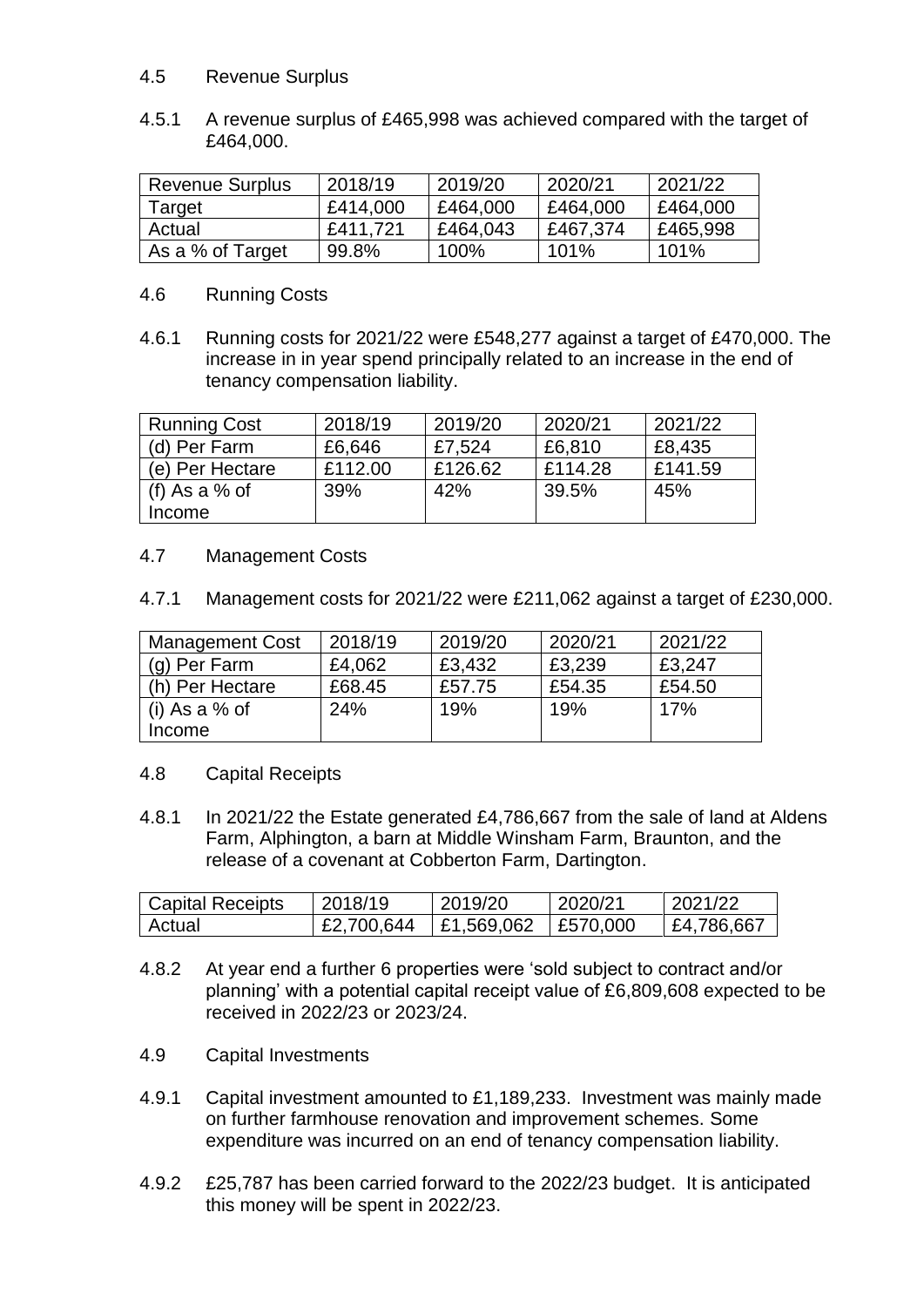- 4.9.3 In future years the Estate is likely to require ongoing capital investment in:
	- (i) Further ongoing farmhouse renovation and improvement works
	- (ii) Meeting the requirements of the Clean Air Strategy
	- (iii) Increasing controls on the storage of farm waste and feed stuffs

(iv) Renewable energy, energy efficiency, carbon offsetting and sequestration

- (v) More onerous electrical regulations for farm buildings
- 4.10 Net capital contribution to the Corporate Capital Programme
- 4.10.1 After the County Farms Estate inward capital investment expenditure is deducted from the capital receipts generated by the sale of surplus Estate assets, the Estate contributed a net sum of £3,597,434 to the Corporate capital programme in 2021/22.

| <b>Net Capital</b><br>Contribution | 2018/19    | 2019/20  | 2020/21     | 2021/22    |
|------------------------------------|------------|----------|-------------|------------|
| Actual                             | £1,032,260 | £379,837 | $-£384,093$ | £3,597,434 |

- 5 Estate Management Performance
- 5.1 The achievements for 2021/22 are analysed, as on previous occasions, in two areas – namely tenant matters and property matters.
- 5.2 Tenant Matters
	- One tenant has retired
	- One tenant has returned home and taken over a family farm in the private sector
	- Two tenants have purchased their own farms
	- Three tenants have progressed off the Estate to a larger tenanted farm in the private sector
	- Four tenants have progressed internally on the Estate moving from starter farms to progressions farms (Topshayes Farm, Aylesbeare; Southacott Farm, Mariansleigh; Great Stone Farm, South Molton; and Higher Bradaford Farm, Virginstow)
	- Seven farms (Lower Pilehayes Farm, Woodbury; Buckridge Farm, Denbury; Lomans Farm, Broadhempston; Southcott Farm, Okehampton; and Middle Winsham Farm, Braunton) were re-let to new tenants
	- Five tenancies were renewed.
	- One new '54 Act lease was created.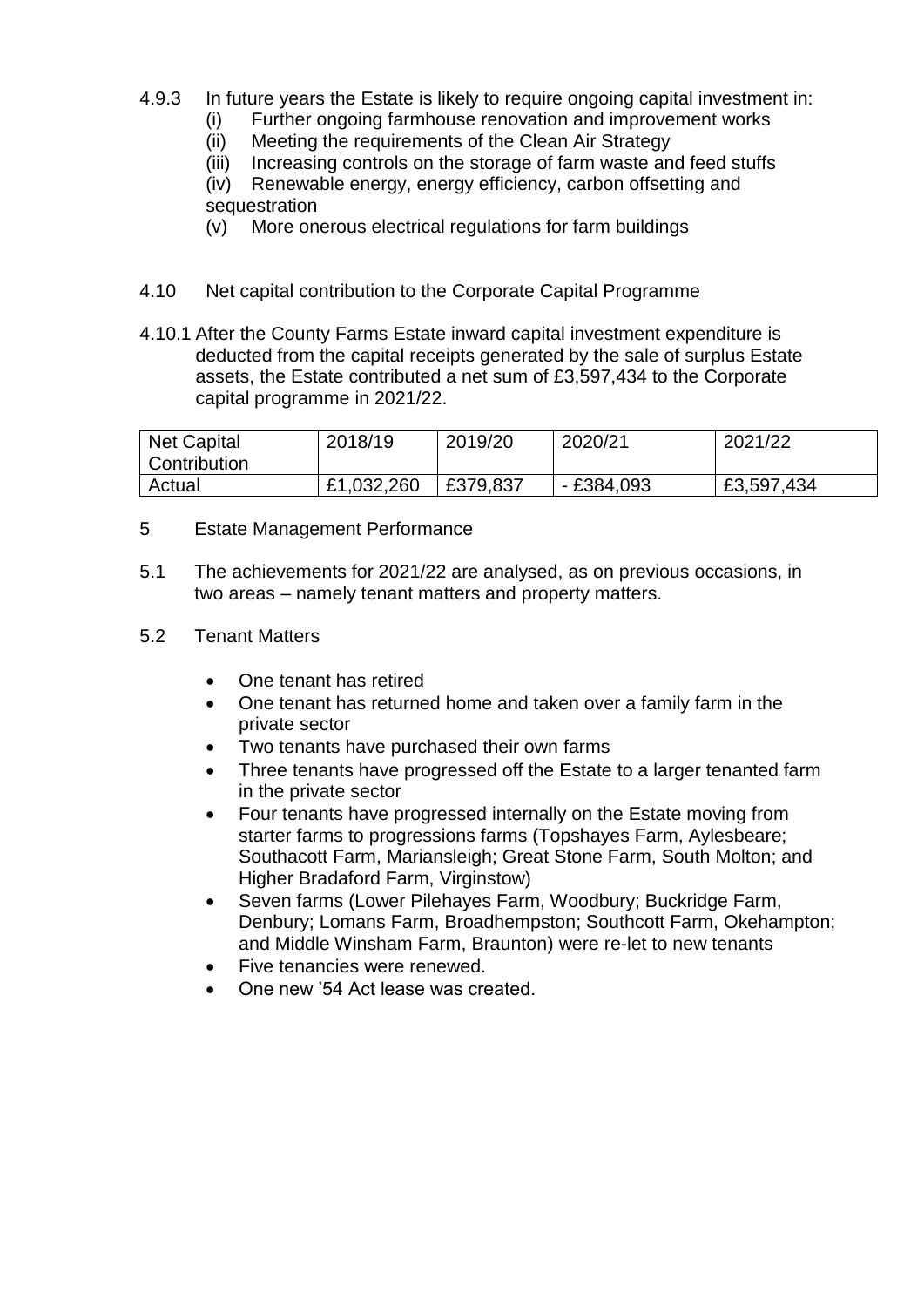# 5.3 Property Matters

The size of the Estate decreased to 3,872.28 hectares (9,568.39 acres) during 2021/22. This was the net result of sales of land at Aldens Farm, Alphington and a barn at Middle Winsham Farm, Braunton, and the purchase of land adjacent to Nutcombe Farm, Rose Ash.

| Size of the Estate | 2018/19  | 2019/20  | 2020/21  | 2021/22  |
|--------------------|----------|----------|----------|----------|
| Hectares           | 3,867.11 | 3,862.34 | 3,873.61 | 3.872.28 |
| Acres              | 9,555,50 | 9,543.84 | 9,571.68 | 9,568.39 |

5.4 The overall picture of the Estate as at 31 March 2022 was as follows:

|                                    | 2018/19 | 2019/20 | 2020/21 | 2021/22 |
|------------------------------------|---------|---------|---------|---------|
|                                    |         |         |         |         |
| Number of let residential<br>farms | 65      | 65      | 65      | 65      |
|                                    |         |         |         |         |
| Total AHA 86 Farms                 | 15      | 14      | 12      | 12      |
| <b>AHA 86 Lifetime Tenancies</b>   | 8       | 8       | 7       | 7       |
| <b>AHA 86 Retirement</b>           | 7       | 6       | 5       | 5       |
| Tenancies                          |         |         |         |         |
|                                    |         |         |         |         |
| Total ATA 95 (FBT) Farms           | 50      | 51      | 53      | 53      |
| FBT's more than seven              | 19      | 19      | 21      | 21      |
| vears                              |         |         |         |         |
| FBT's seven years or less          | 31      | 32      | 32      | 32      |

- 5.5 An Option Agreement has been signed with a solar farm developer for the grant of a lease on a site.
- 5.6 One farm cottage remains sublet by Estate tenants (with landlord's consent).
- 5.7 One traditional building remains let on a Landlord and Tenant Act 1954 lease to a micro-brewery operator.
- 5.8 One site has been let on a Landlord and Tenant Act 1954 lease to a green waste composting operator.
- 5.9 Two farm buildings are sublet (with landlord's consent) to rural businesses on Landlord and Tenant Act 1954 leases.
- 5.10 Three blocks of bare land are let to Parish Council's for community use (playing field and allotments).
- 5.11 One block of woodland is now let to the North Devon Biosphere Reserve as a best practice demonstration site.
- 5.12 Six allotments are let direct to members of the public.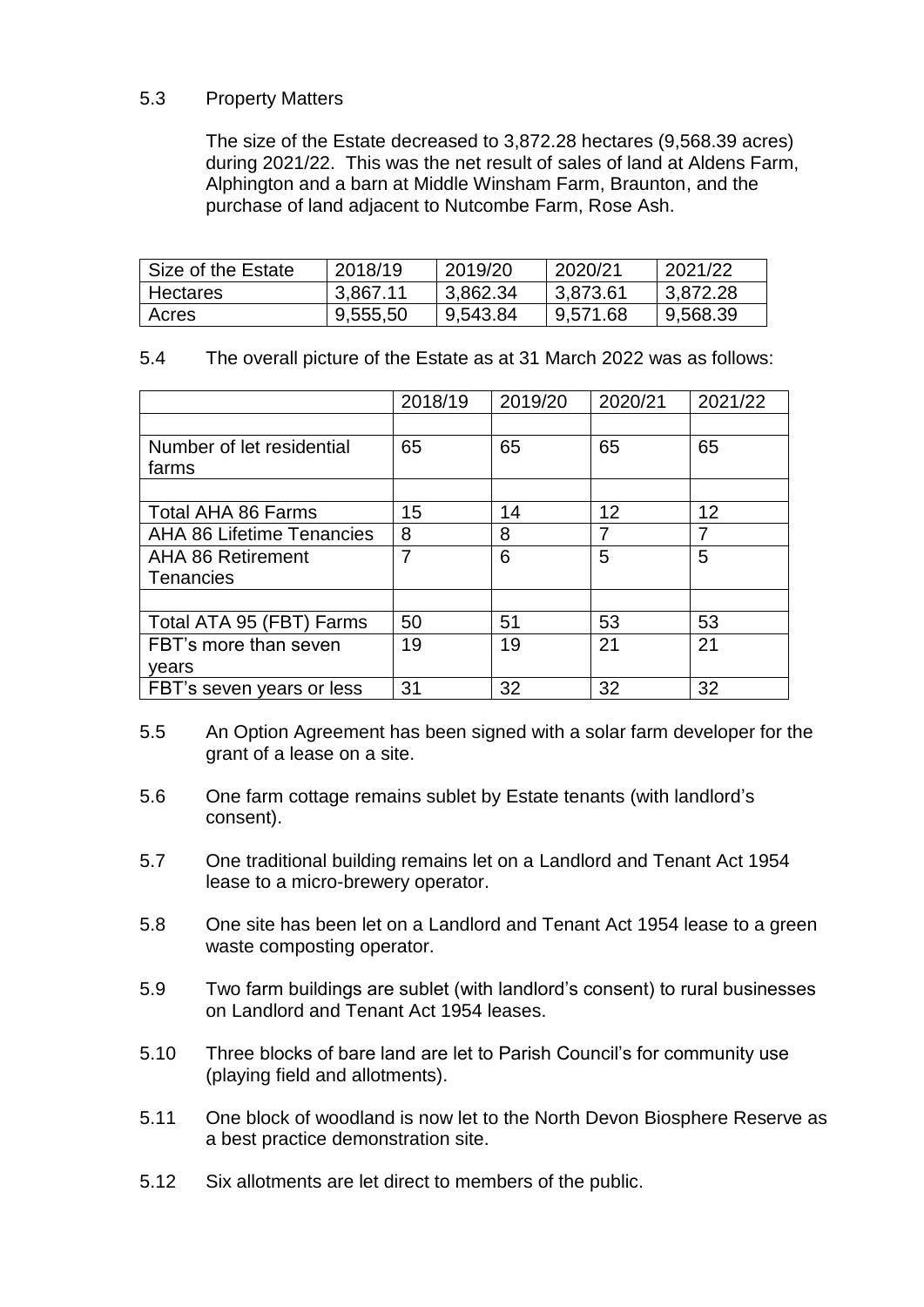- 5.13 A small length of fishing rights is separately let on the river otter.
- 5.14 Two telecommunication masts are let on the County Farms Estate.
- 5.15 Five leases are granted for community internet apparatus installed on the County Farms Estate.
- 5.16 One site is let to the Environment Agency as a remote weather station.
- 5.17 Nine blocks of bare land are let to non-core Estate agricultural tenants (land at Whitsun Farm; Land at Cofton Cross; Part East Hill Farm; Part Greenhills Farm; Part Beara Down Farm; Part Middle Winsham Farm; Part Manor Farm; Part Manor Farm; and Part East Week Farm).
- 5.18 Two farmsteads remain declared surplus to the operational requirements of the Estate and are to be advertised for sale as soon as practically possible (Baxters Farm, Musbury; and Beara Down Farm, Bratton Fleming). A small barn at Lower Farm, High Bickington is also now in declared surplus and is to be marketed for sale shortly.
- 5.19 One block of land amounting to 5.39 acres or thereabouts is sold on a subject to contract and planning basis for residential development (Part Aldens Farm [West], Alphington).
- 5.20 One block of land amounting to 2.68 acres or thereabouts is being marketed for sale for residential development (Part Manor Farm, Holcombe).
- 5.21 A barn and 12.08 acres or thereabouts of land is sold subject to contract at Endfield Farm, Sandford. A small corner of a field amounting to 0.17 acres or thereabouts at Lower Henland Farm, Kentisbeare is also sold on a subject to contract basis to a neighbouring special purchaser.
- 6 Other notable Estate achievements and events:
- 6.1 Farmwise

Due to the Covid-19 pandemic the Farmwise events planned for 2021 were cancelled. It is hoped that Farmwise will return in 2022.

6.2 Supporting Local Agricultural Colleges

For the fifth year in succession the Estate hosted the Duchy College Level 4 Apprenticeship students sitting their farm business planning module. A mock viewing was held at Nunford Farm, Colyton and the Chairman of the Committee, Senior Land Agent and Mr Marcus Warner interviewed students for the hypothetical tenancy.

6.3 North Devon UNESCO Biosphere Reserve Partnership

A lease has been granted to the North Devon UNESCO Biosphere Reserve Partnership of 11.86 acres or thereabouts of semi-ancient woodland to be used as a best practice demonstration site and for tests and trials relating to assessing the carbon sequestration capacity of good active management of such woodlands.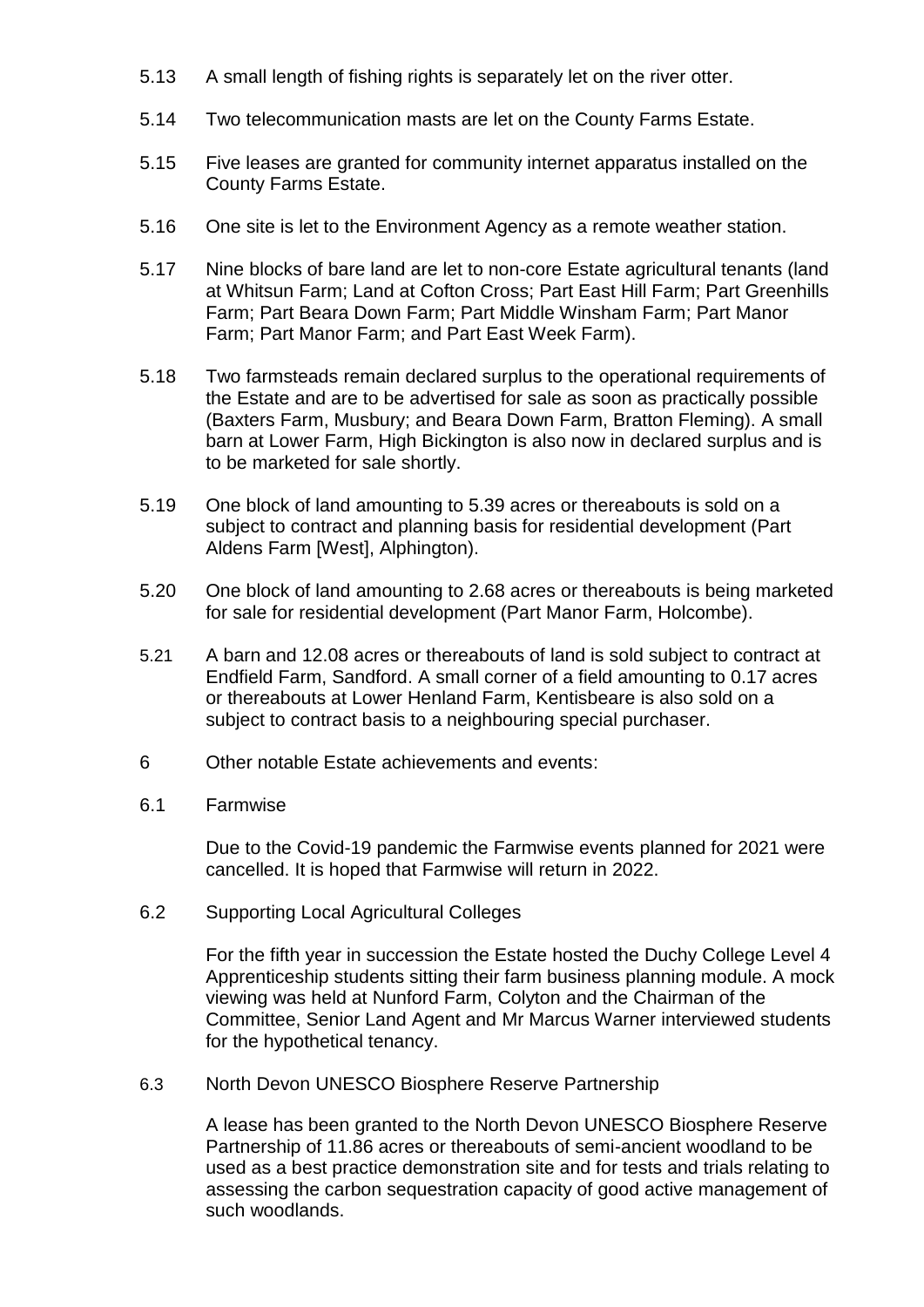## 6.4 Tree planting at Middle Winsham Farm, Braunton

An area of approximately 0.56 acres has been planted with 325 mixed broadleaved trees at Middle Winsham Farm, Braunton.



- 6.5 Exeter University energy consumption data logging Exeter University has been commissioned to log the electricity consumption on 10 farms on the estate. The data is being analysed with the intention of being able to identify changes in working practices or investments in more energy efficient technologies to reduce the energy consumption and associated carbon emissions of the holdings.
- 6.6 North Devon UNESCO Biosphere Reserve Partnership

A disproportionately high number of estate tenants from across the North Devon and Torridge area are participating in the Biosphere Reserve pilot test and trials on healthy soils. The project will involve Rothamstead Research taking soil samples from the farms and based on the lab analysis the tenants will be given a set of recommendations for future management that will enhance the soils. Awareness training on how healthy soils can increase profitability will also be provided.

6.7 Environment Agency Advice on the River Axe Catchment

Prior to the reletting of Nunford Farm, Colyton the Environment Agency was invited to the farm to discuss suitable options for the future occupation and use of the holding given that the farm falls within the River Axe is a Special Area of Conservation (SAC) and a Site of Special Scientific Interest (SSSI) and through recent monitoring of the River the EA has shown that the river is not meeting conservation targets and that it is in decline due to nutrients (phosphates) enrichment and sediment pollution. Appropriate land use management prescriptions were imposed on reletting to ensure that farming this part of the estate does not adversely affect the river water quality.

6.8 Boreholes – Under the Estate Policy another borehole was drilled to help a tenant reduce a significant overhead.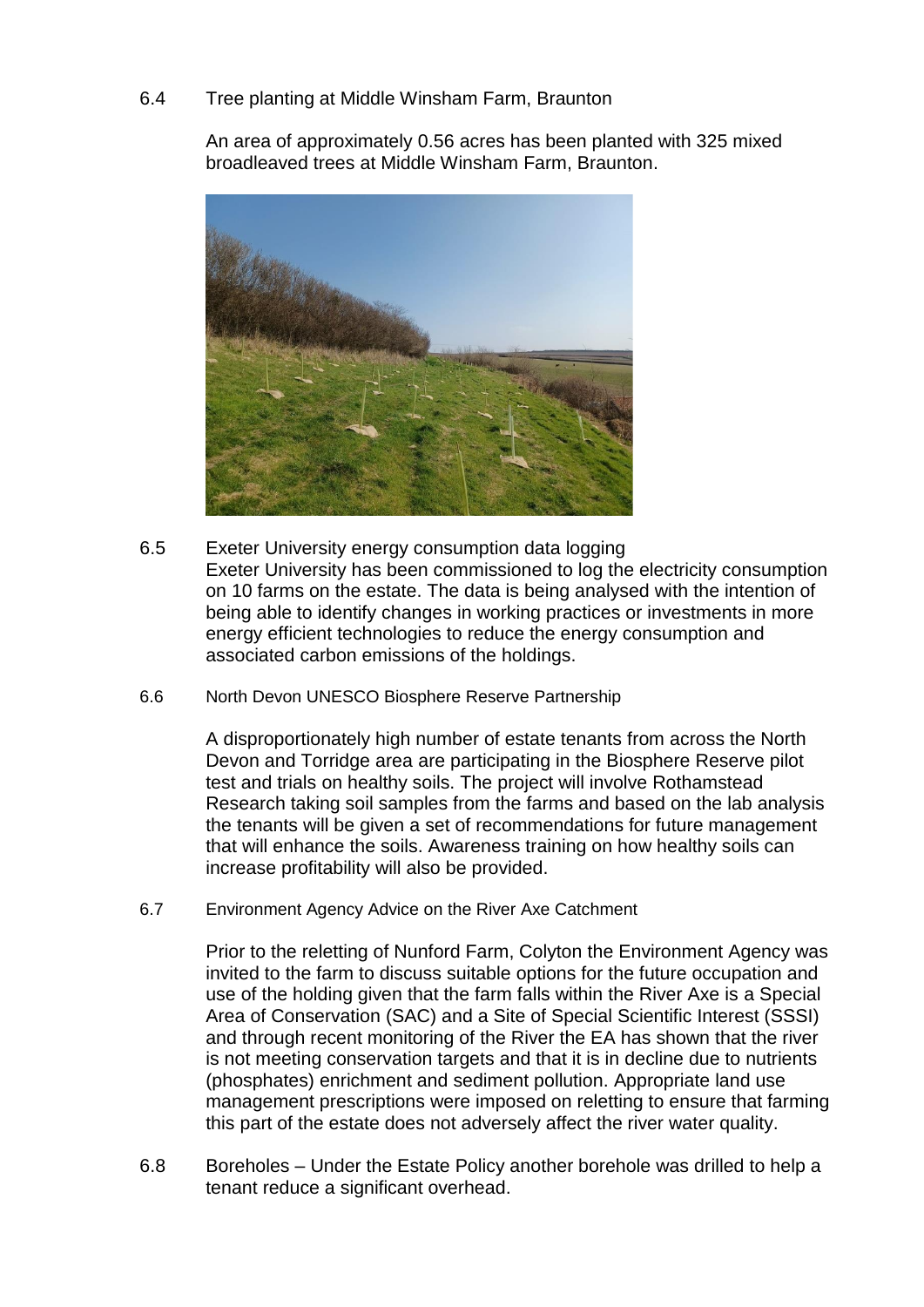- 6.9 Tyres Almost 3000 waste tyres have been removed from two farms by licensed contractors.
- 6.10 Waste Plastic A tenant has set up a farm waste plastic collection centre in partnership with Farm XS.
- 7. Options/Alternatives
- 7.1 Alternative options have been considered and discounted as they are believed to either be contrary to current Estate policy and/or not in the best financial interests of the Estate.
- 8. Consultations/Representations/Technical Data
- 8.1 The views and opinions of the Devon Federation of Young Farmers Clubs and the Estate Tenants Association will be presented by the two co-opted members to the committee.
- 8.2 No other parties have been consulted and no other representations have been received
- 8.3 The technical data is believed to be true and accurate.
- 9. Financial Considerations
- 9.1 The Author is not aware of any financial issues arising from this report.
- 10. Legal Considerations
- 10.1 The Author is not aware of any legal issues arising from this report.
- 11. Environmental Impact Considerations (Including Climate Change)
- 11.1 The Author is not aware of any environmental impact (including climate change) issues arising from this report.
- 12. Equality Considerations
- 12.1 The Author is not aware of any equality issues arising from this report.
- 13. Risk Management Considerations
- 13.1 The Author is not aware of any obvious risks to manage.
- 14. Public Health Impact
- 14.1 The Author is not aware of any public health impact.
- 15. Summary/Conclusions/Reasons for Recommendations
- 15.1 The Author has prepared this report in accordance with the findings of the County Farms Estate Strategic Review (April 2010).

Name

Angie Sinclair – Director of Finance and Public Value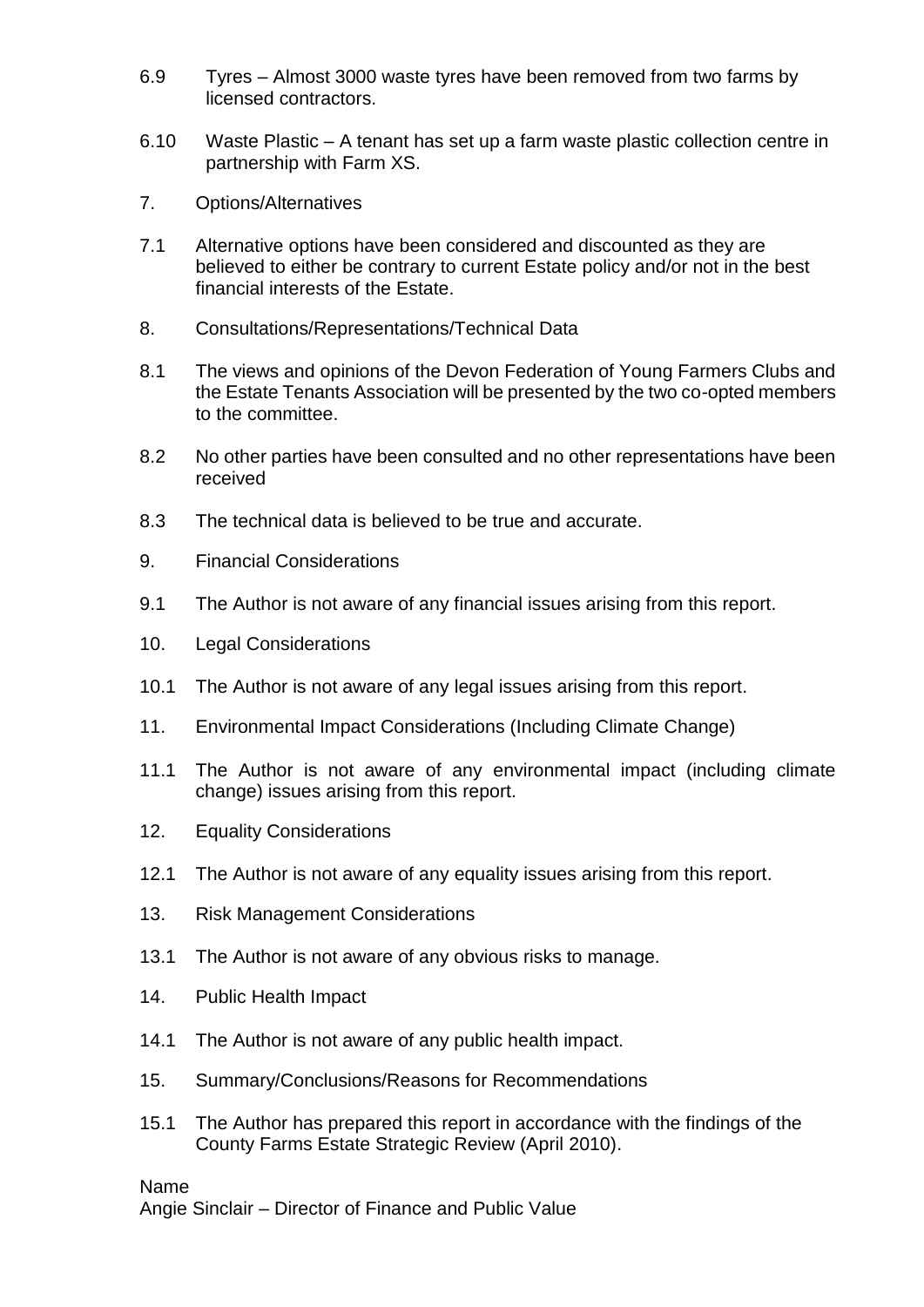Electoral Divisions: All

Local Government Act 1972: List of Background Papers

Contact for Enquiries:

Name: Dan Meek, Director of Estates & Valuation, South West Norse, Venture House, One Capital Court, Bittern Road, Sowton Industrial Estate, Exeter, EX2 7FW Contact: 01392 351066 or [dan.meek@nps.co.uk](mailto:dan.meek@nps.co.uk)

Name: Lisa Beynon, Head Accountant for Corporate Services, Finance and Public Value, County Hall, Exeter Contact: 01392 382876 or [lisa.beynon@devon.gov.uk](mailto:lisa.beynon@devon.gov.uk)

Background Paper Date File Reference

Nil

The above mentioned Reports are published on the Council's Website at: <http://democracy.devon.gov.uk/ieDocHome.aspx?bcr=1>